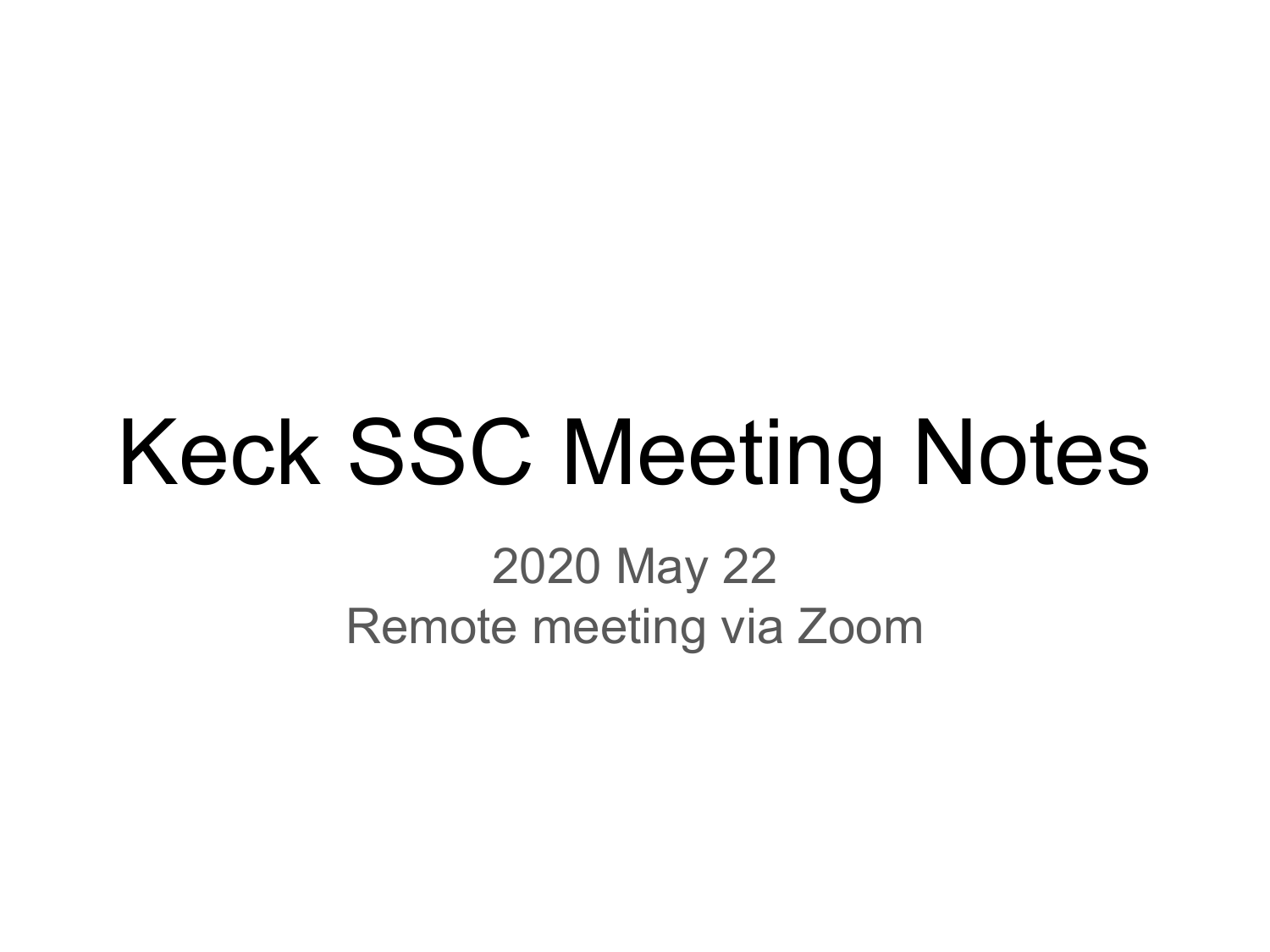# Enormous gratitude

The SSC warmly thanks the entire WMKO community for an expeditious and safe return to operations in the midst of a global pandemic and statewide shutdown. The fact that the Observatory is back to enabling great science is a testament to the professionalism and exceptional skill and dedication of the entire WMKO `ohana.

Mahalo!!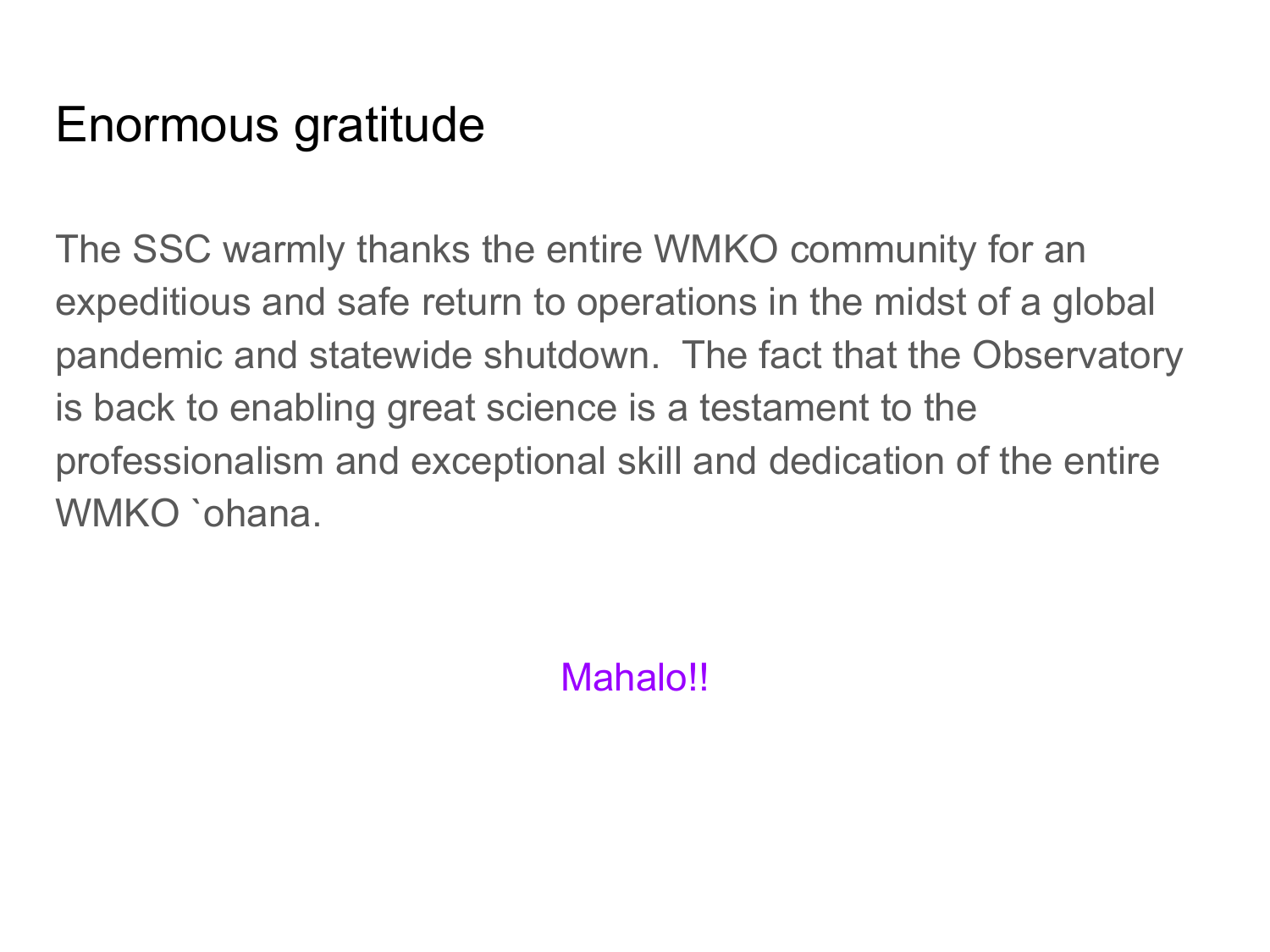# Announcements and review of actions

- Aaron Barth (UCI) is the new SSC co-chair from UC
- Mariska Kriek (UCB) is a new SSC member
- Jean Brodie is back on the SSC as the Swinburne representative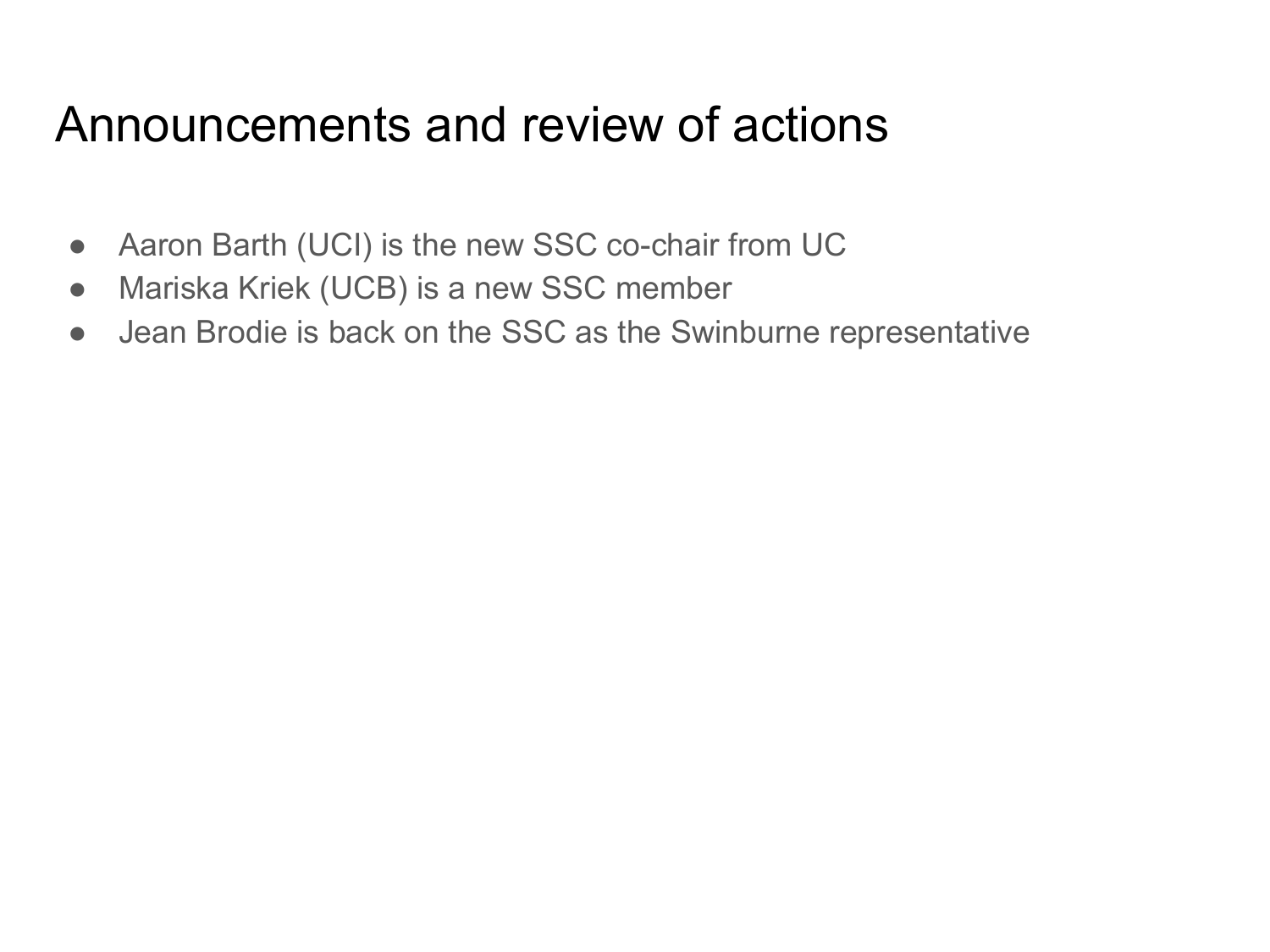# Observatory Report

- Limited ops resumed after COVID-19 shutdown (longest in history)
	- Observatory-wide approach guided by risk assessment matrices. Multiple levels of activity categorized. Currently at Level 4 (normal operations are Level 1)
	- Incorporates CDC/State/County guidance and regulations
	- Level 4: Most employees working from home. Strong social distancing for summit work/observing support
	- Impacts overall productivity
	- After May 8, observatories allowed to open with social distancing and risk abatement. Returning one telescope at a time to ops.
	- Fixed complement of instruments until staffing allows more.
	- Executing 20A observations when possible
	- Remote observing includes capability to observe from home, but has drawbacks and efficiency hits.
	- $\circ$  K2 operational now. Keck 1 return to science as early as May 25.
		- K2: NIRC2, KCWI
		- K1: HIRES, MOSFIRE, OSIRIS
	- Evaluating ability to bring DEIMOS, LRIS, ESI, NIRSPEC, NIRES up for June science. Some present staffing challenges (e.g. ESI, DEIMOS require multiple people for maneuvers)
	- K1 plan: no instrument re-configs (no immediate availability of LRIS). Currently engineering run.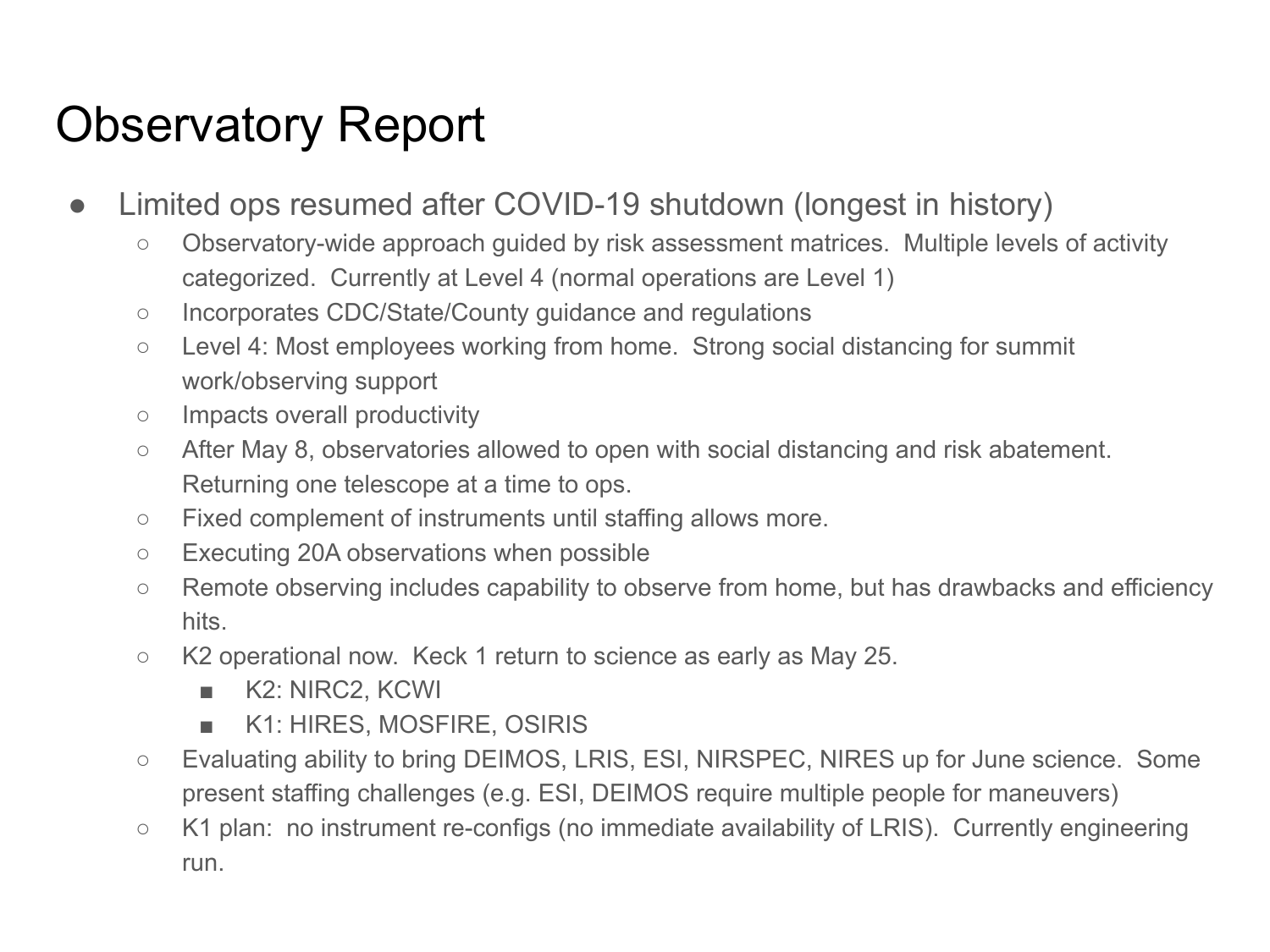### Observatory Report (continued)

- Longer-term impacts of COVID-19/shutdown
	- Financial impact assessment underway. FY21 may be significantly impacted
	- Travel to/from HQ heavily restricted, not likely to resume in Fall or later
	- Internal/external projects/instrument fabrication likely to slip
	- Science productivity will be impacted, e.g. use of at-home observing. Hard to quantify impacts, but expect long term at-home observing will be retired.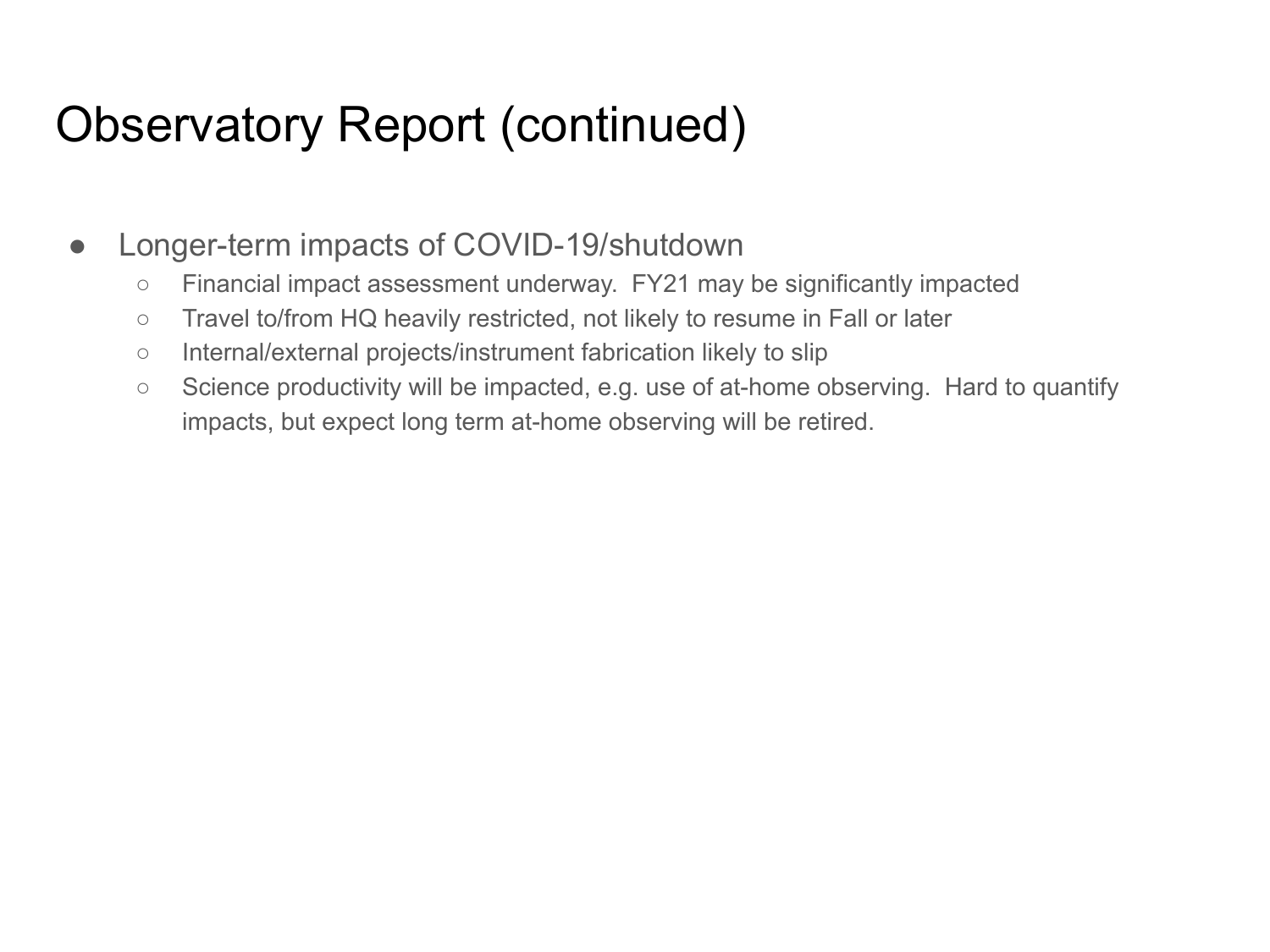# Observatory Report (continued)

#### ● Team Keck TAC 2020B

- 3 proposals sent to SSC member for additional feedback
- Very useful feedback
- Initial impression is that it is a significant improvement in Keck TAC process
- Anticipate continuing to request small help from SSC in coming semesters
- Major projects
	- Segment Repair
		- Project beginning to resume in Lab
		- Remaining 3 in process
		- Pathfinder segment removed and inspected after 4 years. No notable changes in condition since initial repair
		- K2 tertiary showing some similar bonding cracks
	- KCRM
		- Programmatic construction review Passed. Currently on budget.
		- Integration at WMKO planned for Sept 2021, commissioning 22A, available 22B.
		- COVID-19 impacts TBD, evaluated end of summer.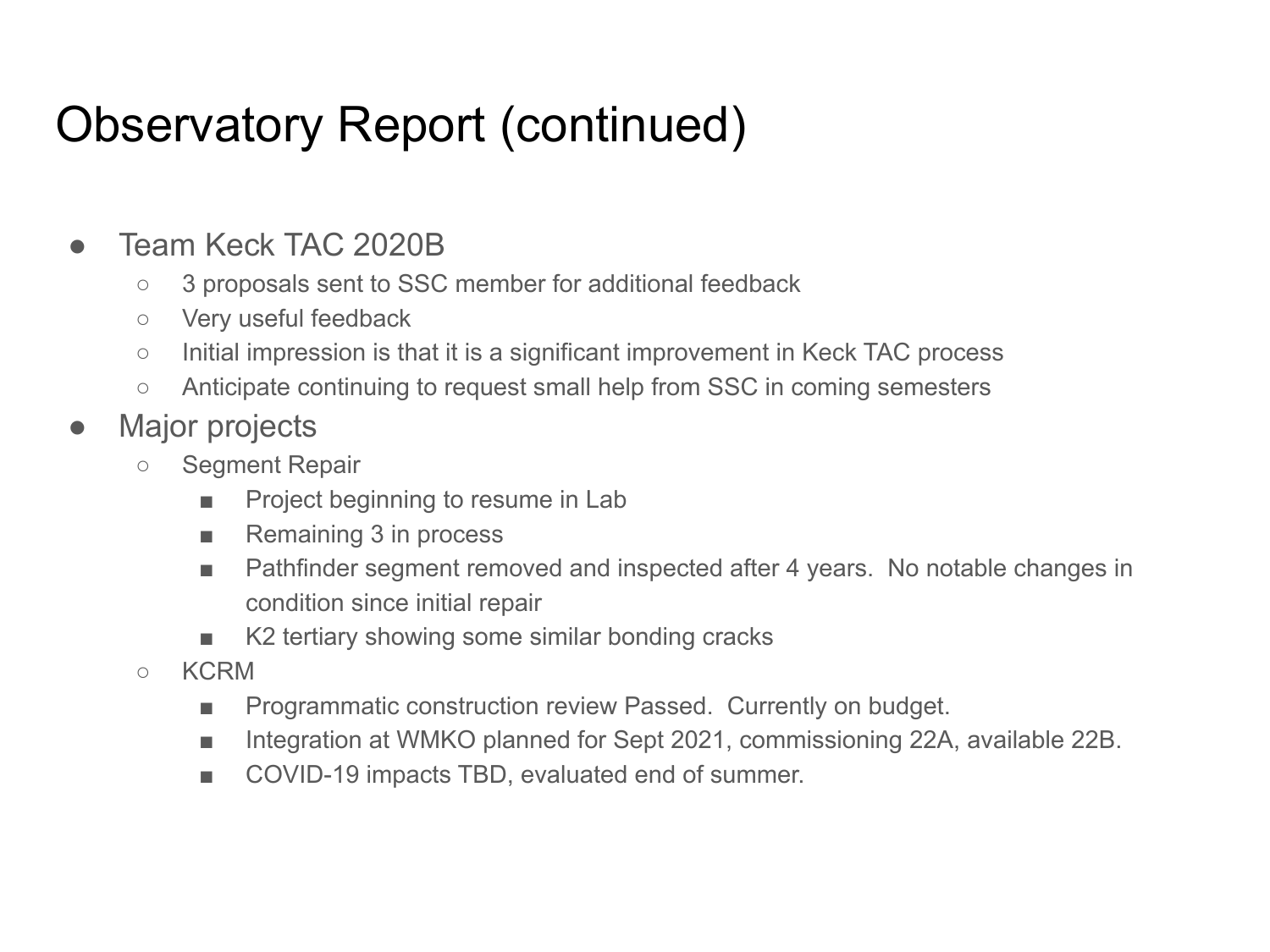# Observatory Report (continued)

- Major projects (cont'd)
	- KPF
		- Schedule is similar to KCRM, integration in Sept 2021, comm 22A, available 22B.
		- Evaluate COVID-19 impact end of summer.
- 5-Year plan approved by CARA board, but likely to have modifications due to COVID-19
- Keck Visiting Scholar Program
	- Expected to continue, with smaller cohort than last year
	- Contingent on travel restrictions being lifted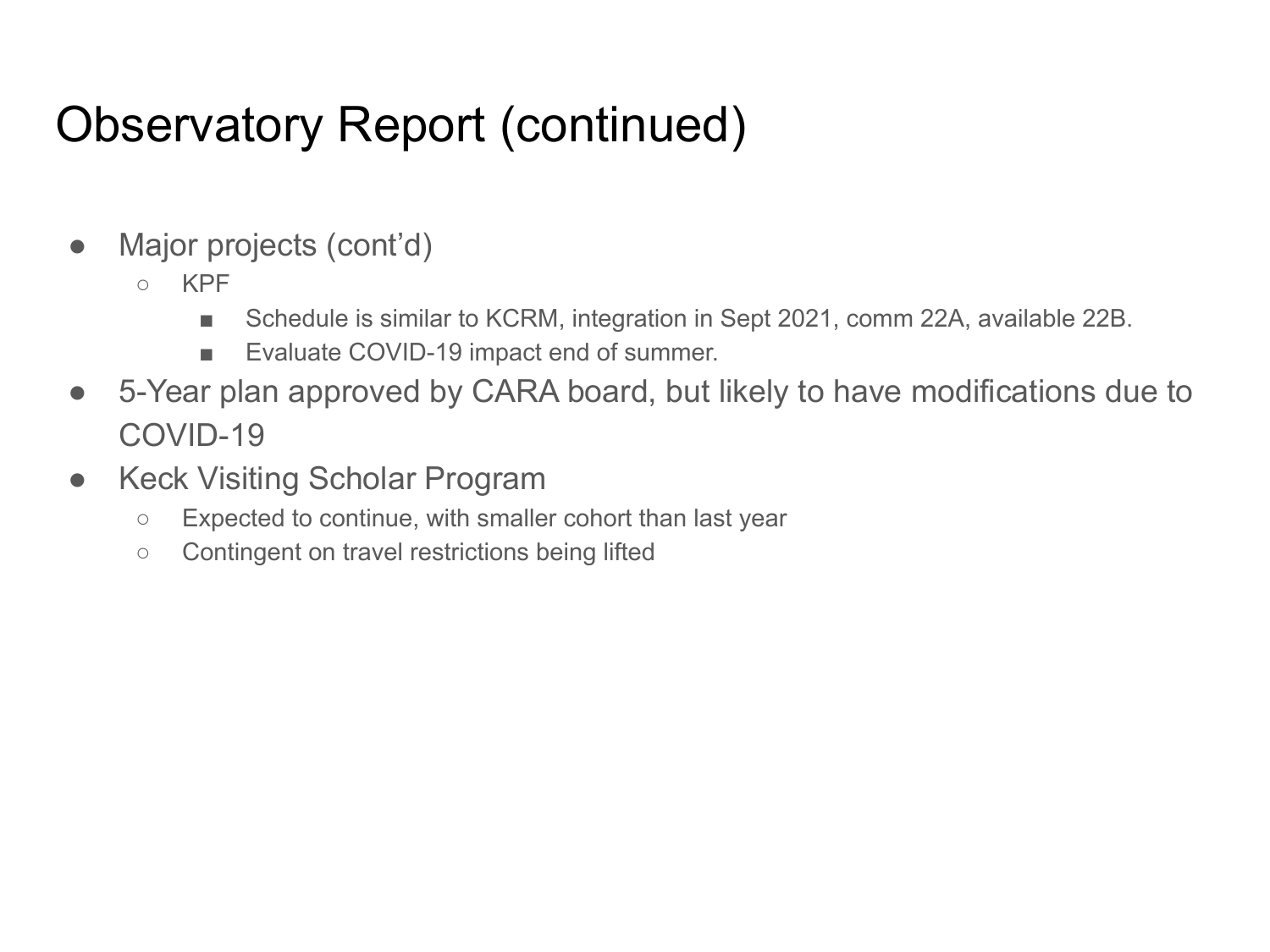#### Maunakea Status

- Key risks: access and land management changes
- Taking risk-assessment approach
- Collaborating with other MKOs and community advocates
- Access:
	- Protestors have left the area in response to COVID-19
	- No change in status after truce ended. Road remains open.
	- Operational contingency plans in place in case access is blocked again.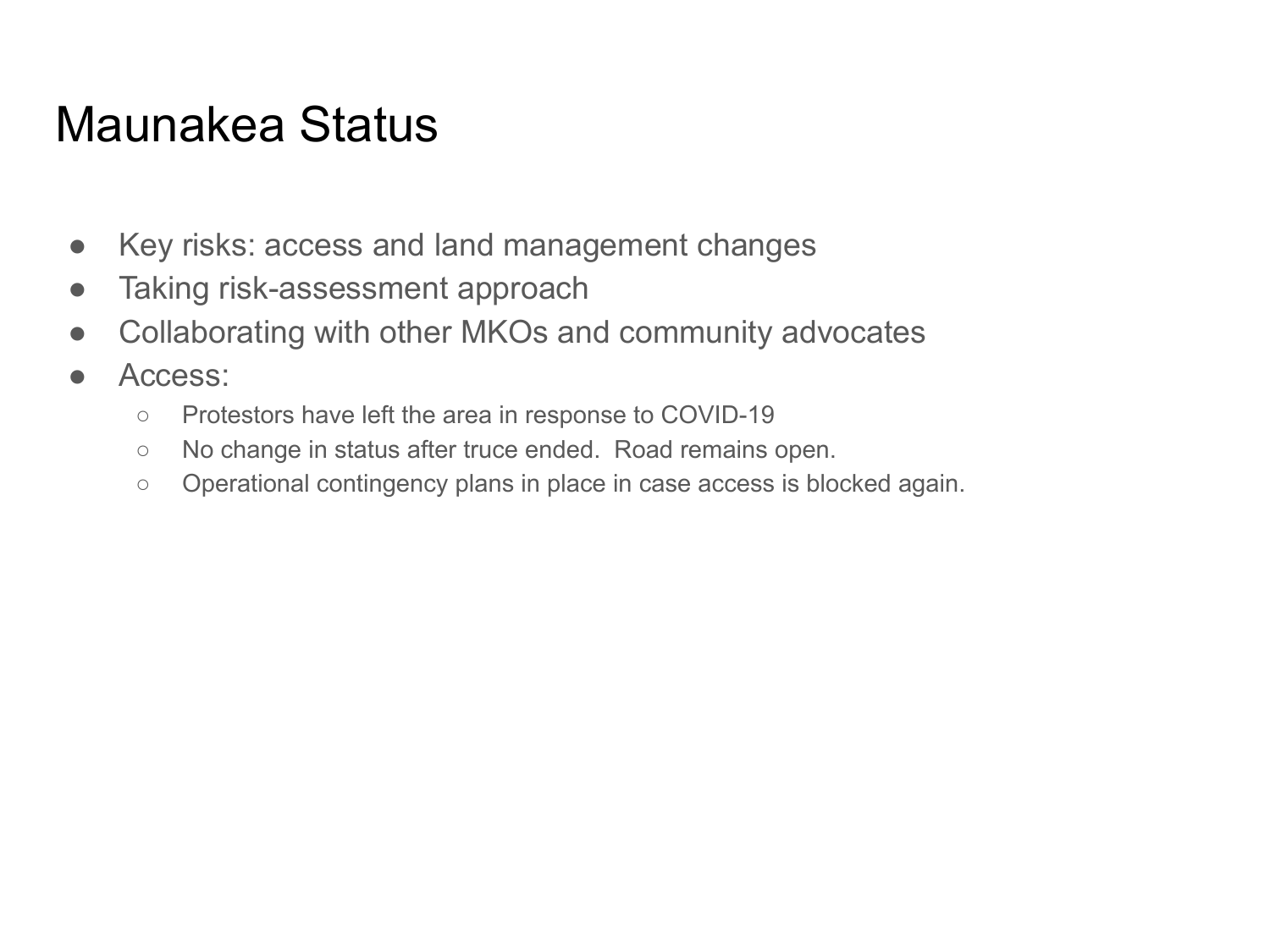# Instrument Development Call (Kassis, O'Meara)

- The three defined categories are:
	- **Concept designs and Phase A system designs**: studies for both new instruments and upgrades to existing instruments
		- **Concept designs:** early feasibility studies
		- **Phase A system designs:** preliminary or detailed design studies for instruments that already have feasibility studies, which can be internal or external to WMKO
	- **Mini grants:** to improve current observatory capabilities
	- **Proposal development:** to mature a proposal to be submitted to funding agencies
- Total available funding is \$150K for concept designs, and \$250K for Phase A system designs. Mini grants and Proposal development funds are drawn from the total allocated available funds.
- Examples from recent years are:
	- **Concept:** WFI and FOBOS (two years ago)
	- **Phase A:** FOBOS this year and HISPEC last year
	- **Mini grants:** HAM (H/W installed) and OSIRIS cals status (evolution of the calibration for OSIRIS).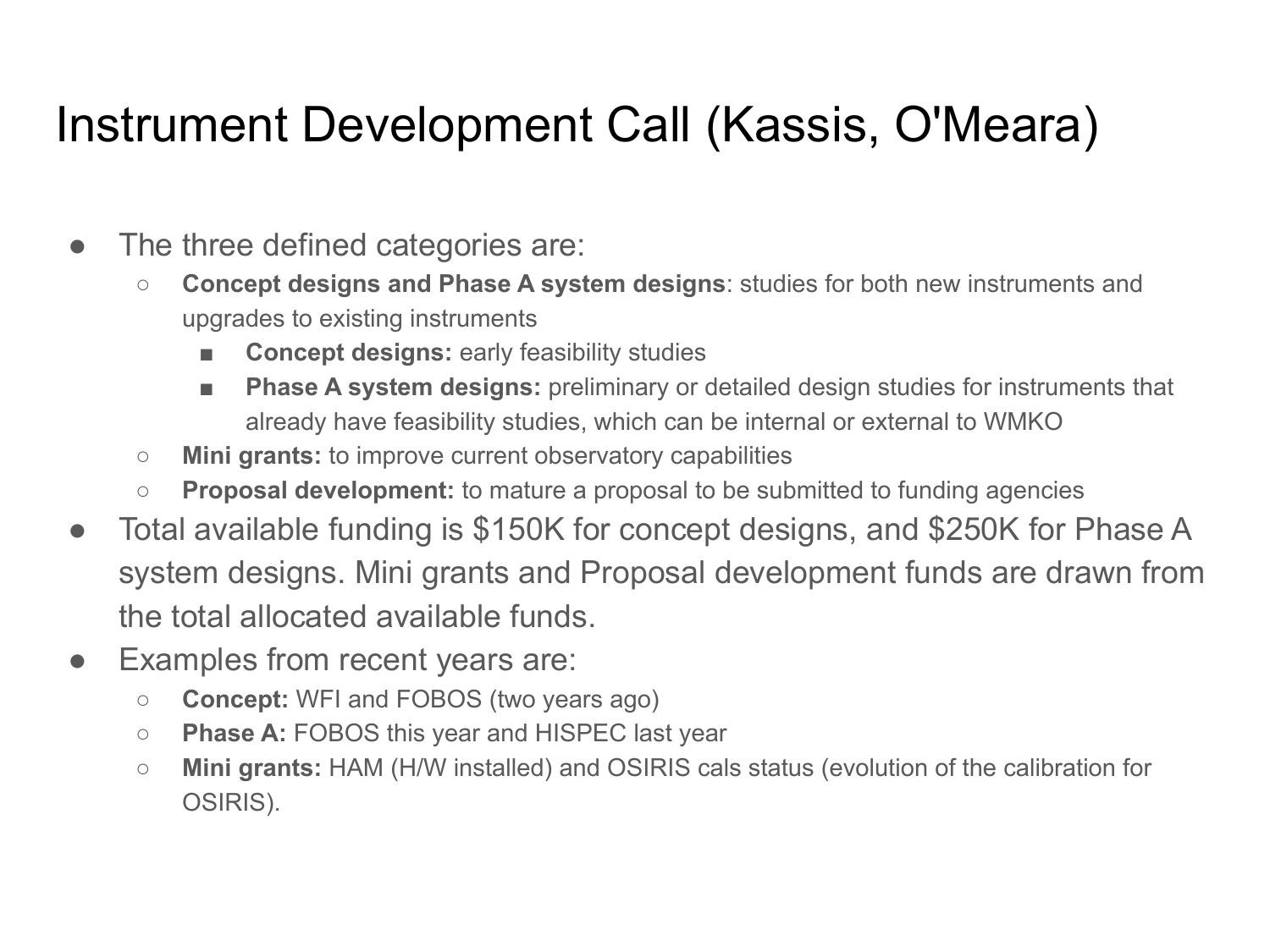# Instrument Development Call

- The notification about the call will be emailed shortly. The call summarizes the different categories (concept studies, Phase A system design, Mini grants and proposal developments) and provides considerations related the Keck Observatory Scientific Strategic Plan.
- Deadline will be June 24th 2020
- There is a specific note of encouragement to projects pursuing a second-generation Low Resolution Imaging Spectrograph (LRIS).
- Page limits and content details are provided for the different categories.
- The selection will be done at the July 2020 SSC meeting.
- Status reports by the selected teams need to be provided in Spring 2021 (brief), and a detailed report two weeks before the Summer 2021 SSC meeting.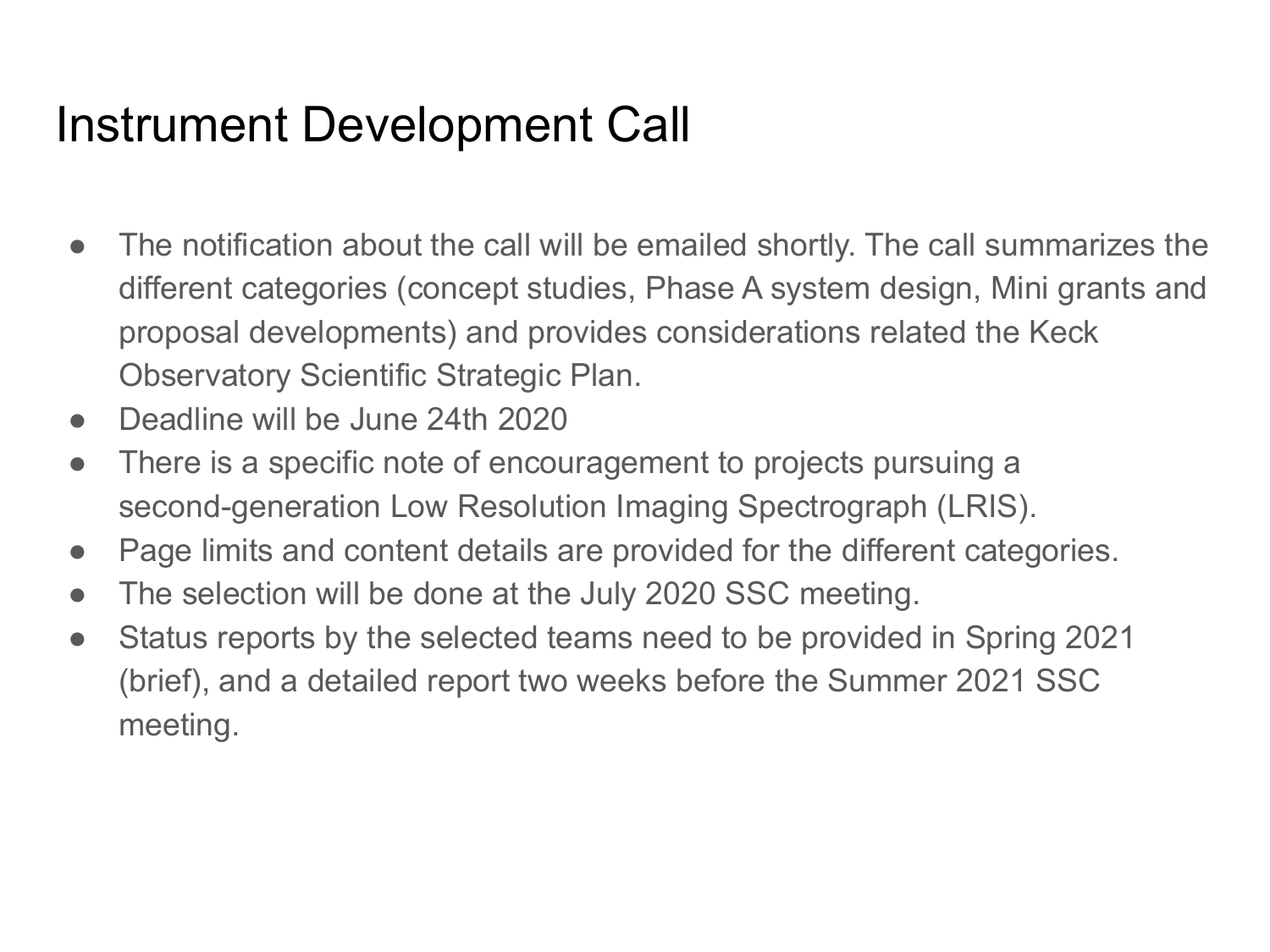# Instrument Development Process

- This process applies to both federal and private (foundation) funds.
- It is imperative for instrument teams to work with WMKO (through Kassis) for any instrument so that WMKO is aware of all the proposals and agencies in play.
- The SSC should be making science-based decisions. It's up to the Board to weigh the (dis)advantages of different funding paths and likelihood of success.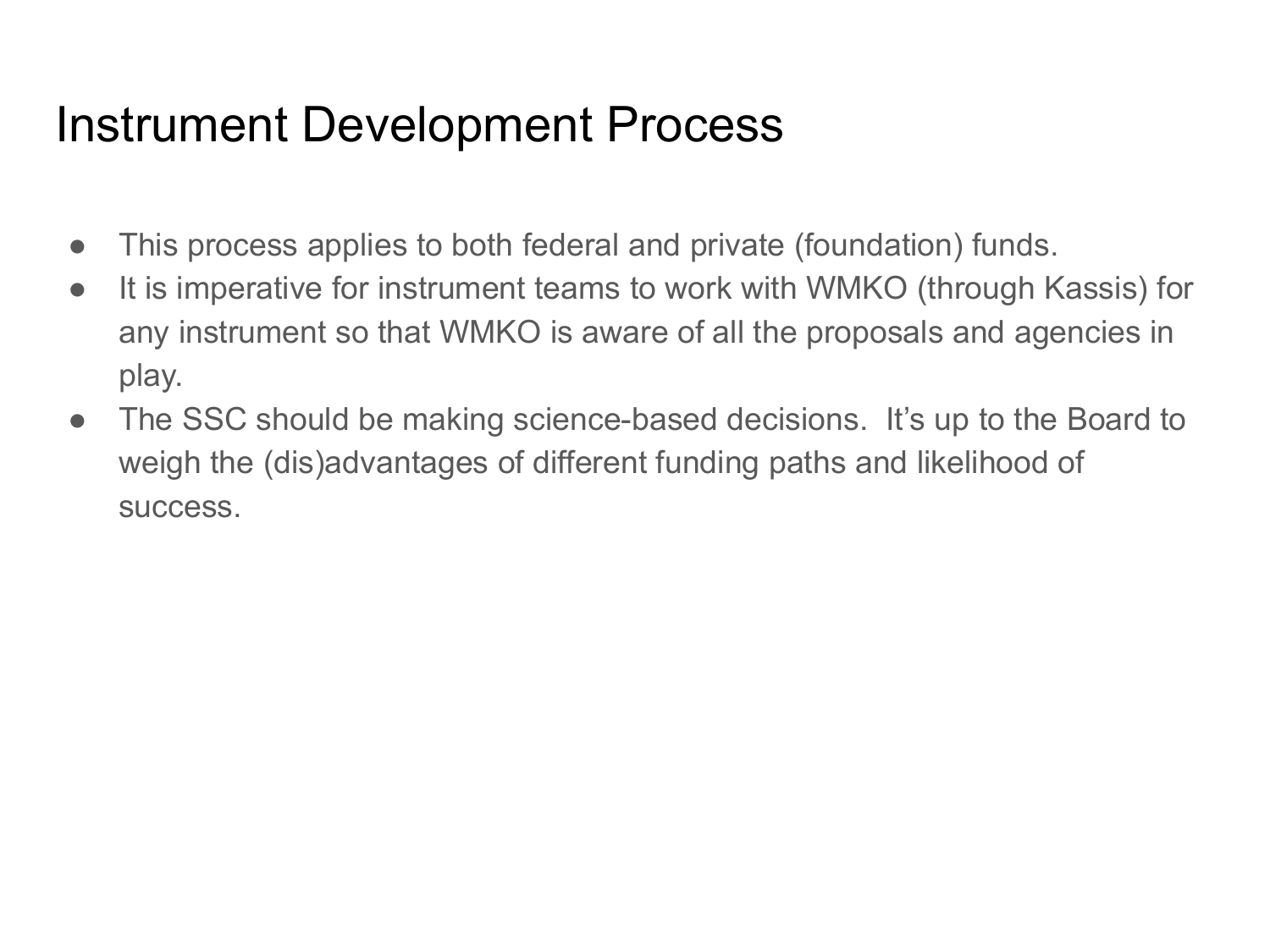### Instrument Development Process

- The development is organized with "phase gates" and "milestones" which establishes the progress of the projects.
- For the selection process, the SSC will be asked to provide feedback on project priority, nights allocations if requested, funding levels and what should remain unfunded.
- If the SSC approves submission of a funding proposal, that approval is not in perpetuity. The SSC must be able to re-evaluate proposals for each funding cycle.
	- Seeking SSC approval every year is a major burden on the teams. Some proposals might be preliminarily approved for submission attempts over multiple years, provided that the scope doesn't change.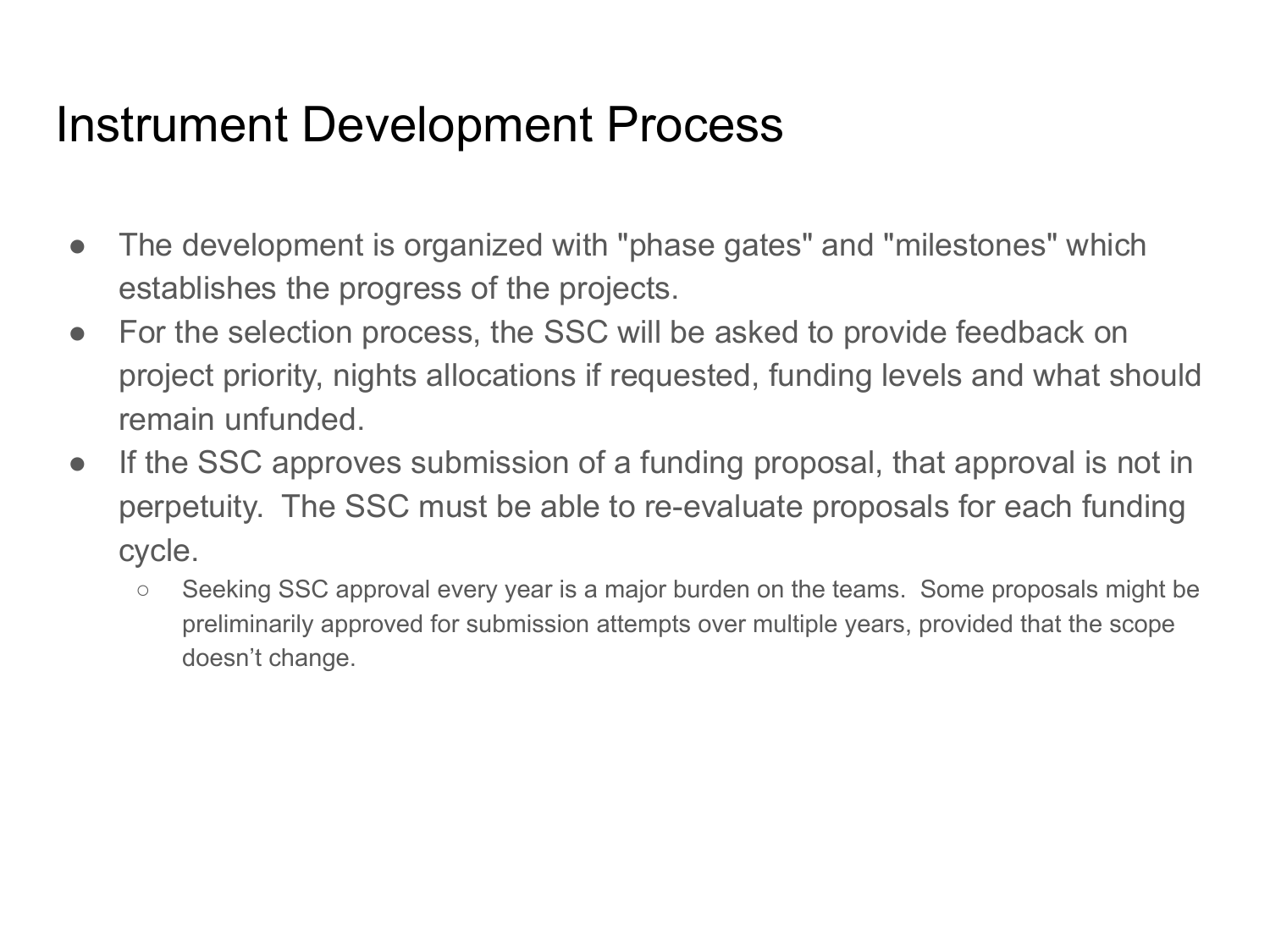#### Current Development Projects